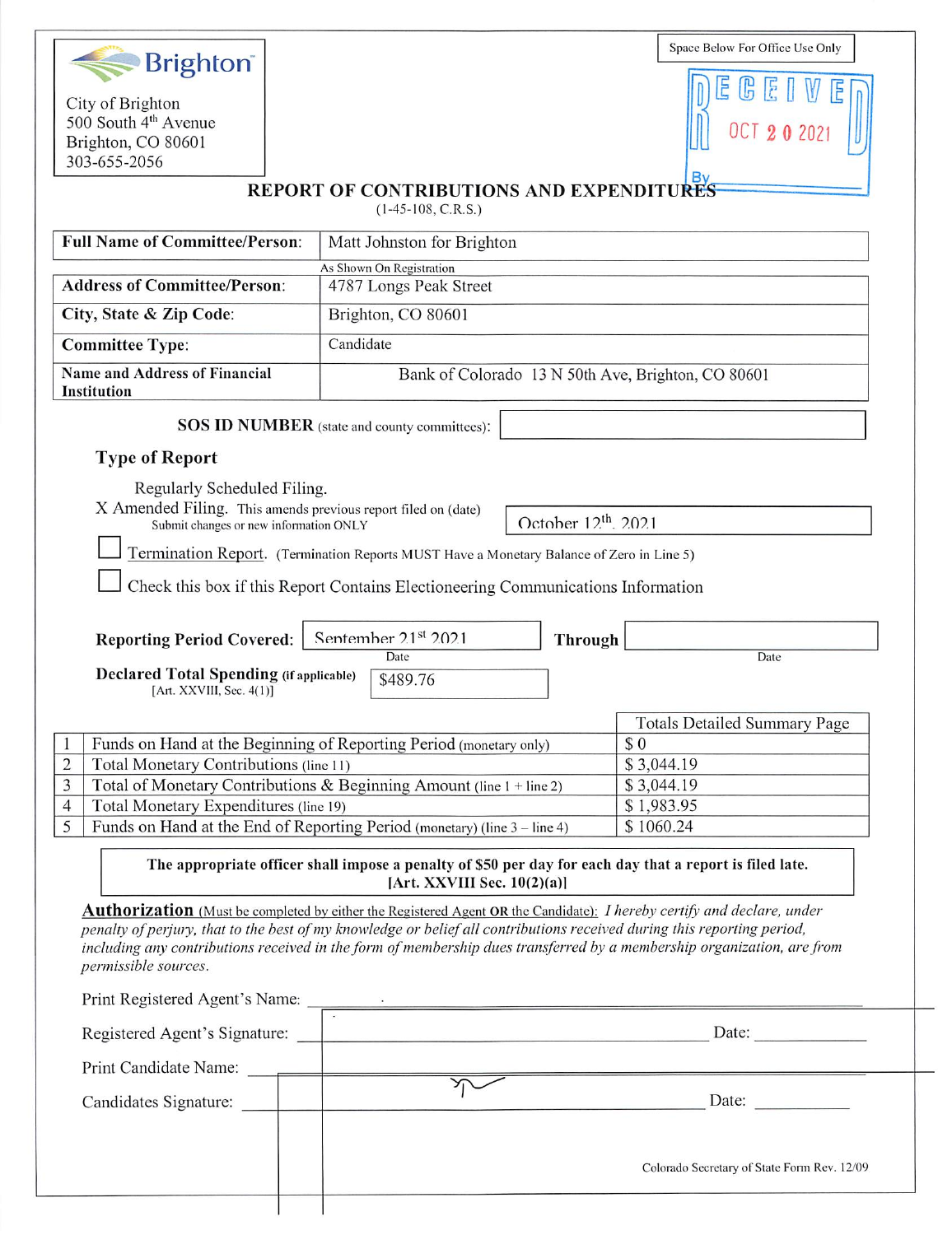# DETAILED SUMMARY

Full Name of Committee/Person: Matt Johnston for Brighton

Current Reporting Period: Sentember 21 2021 Through October 8 2021

|        | Funds on hand at the beginning of reporting period (Monetary Only)                                             | \$0        |
|--------|----------------------------------------------------------------------------------------------------------------|------------|
| 6      | Itemized Contributions \$20 or More [C.R.S. 1-45-108(1)(a)]<br>(Please list on Schedule "A")                   | \$1,550    |
| $\tau$ | <b>Total of Non-Itemized Contributions</b><br>(Contributions of \$19.99 and Less)                              | \$0        |
| 8      | <b>Loans Received</b><br>(Please list on Schedule "C")                                                         | \$0        |
| 9      | <b>Total of Other Receipts</b><br>(Interest, Dividends, etc.)                                                  | \$0        |
| 10     | <b>Returned Expenditures (from recipient)</b><br>(Please list on Schedule "D")                                 | \$0        |
| 11     | <b>Total Monetary Contributions</b><br>(Total of lines 6 through 10)                                           | \$1,550    |
| 12     | <b>Total Non-Monetary Contributions</b><br>(From Statement of Non-Monetary Contributions)                      | \$0        |
| 13     | <b>Total Contributions</b><br>$(Line 11 + line 12)$                                                            | \$1,550    |
| 14     | Itemized Expenditures \$20 or More [C.R.S. 1-45-108(1)(a)]<br>(Please list on Schedule "B")                    | \$1,983.95 |
| 15     | <b>Total of Non-Itemized Expenditures</b><br>(Expenditures of \$19.99 or Less)                                 | \$0        |
| 16     | <b>Loan Repayments Made</b><br>(Please list on Schedule "C")                                                   | \$0        |
| 17     | <b>Returned Contributions (To donor)</b><br>(Please list on Schedule "D")                                      | \$0        |
| 18     | <b>Total Coordinated Non-Monetary Expenditures</b><br>(Candidate/Candidate Committee & Political Parties only) | \$0        |
| 19     | <b>Total Monetary Expenditures</b><br>(Total of lines 14 through 17)                                           | \$1,983.95 |
| 20     | <b>Total Spending</b><br>$(Line 18 + line 19)$                                                                 | \$1,983.95 |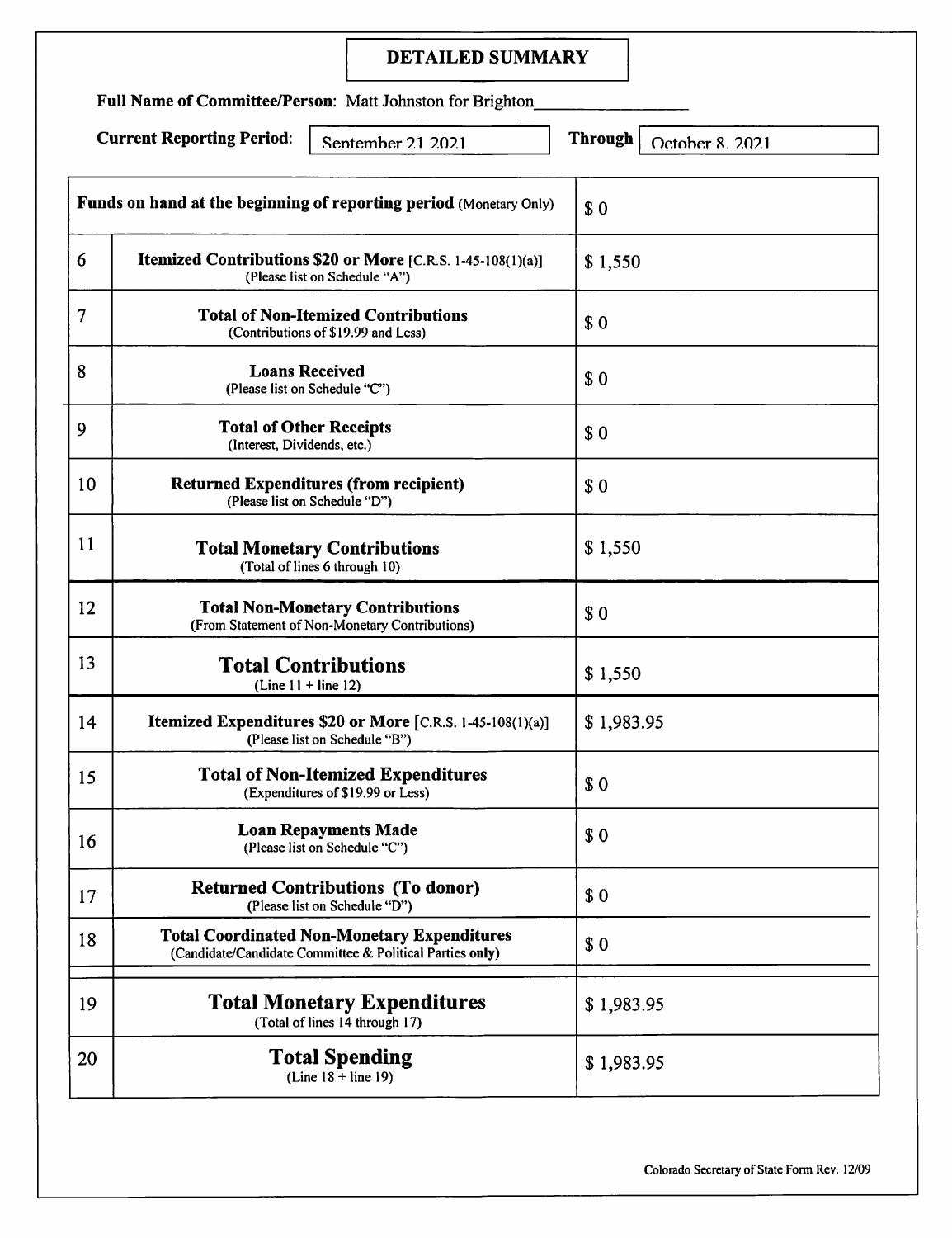# Schedule A Instructions

NOTE: In addition to the reporting requirements of 1-45-108, C.R.S., please note provisions for specific Committee type, as follows:

#### Candidate, Issue, Political Party and Political Committee (PC)

• Required to disclose occupation and employer for all \$100 or more contributions made by natural persons. (Art. XXVIII, Sec. 7)

#### Small Donor Committee

• Accepts contributions of no more than \$50 per year, FROM NATURAL PERSONS ONLY. [Art. XXVIII, Sec. 2(14)(a)]

# Electioneering Communications Reporting

- Reporting required by persons spending \$1,000 or more on Electioneering Communications,
- Required to disclose occupation and employer for all \$250 or more contributions made by natural persons. (Art. XXVIII, Sec. 6)
- Corporate and Labor Organization flmding are prohibited. (Art. XXVIII, Sec. 6)

# Contribution Limits - State Candidates

(Art. XXVIII, Sec. 3)

#### Candidates:

- \$525% Primary, \$525% General if nominated to general election ballot  $-Gov^*$ , Gov/Lt. Gov\*\*, Secretary of State, Attorney General and State Treasurer
- \$200 Primary, \$200 General if nominated to general election ballot State Senate, State House of Representative, State Board of Education, CU Regent, and District Attorney.

Note: Candidates may receive the primary and general election contributions at one time, the contributor must note that the contribution is for both the primary and general election contribution. Candidates must note both contributions on their report. It is preferred that each contribution be given separately; one check written for the primary and one check written for the general, and so noted by the contributor on the check and by the recipient on the report.

#### Political Committees (State, County, District & Local):

•  $$525\%$  per House of Representatives Election Cycle

# Political Party (From any person other than Small Donor):

•  $\$$  3,175 $\degree$  per year no more than \$2,650 $\degree$  to state party.

# Political Party (From Small Donor):

• \$15,900 $\textdegree$  per year no more than \$13,250 $\textdegree$  to state party.

# Prohibitions on next page. Please refer to Article XXVIII, Section 3 of the Colorado Constitution for complete contribution limits and prohibited contributions.

\* Primary Election \*\* General Election

^ Contribution Limits reflect adjustments made by CPF Rule 12 pursuant to Article XXVIII, Sec. 3( 13) of the Colorado Constitution.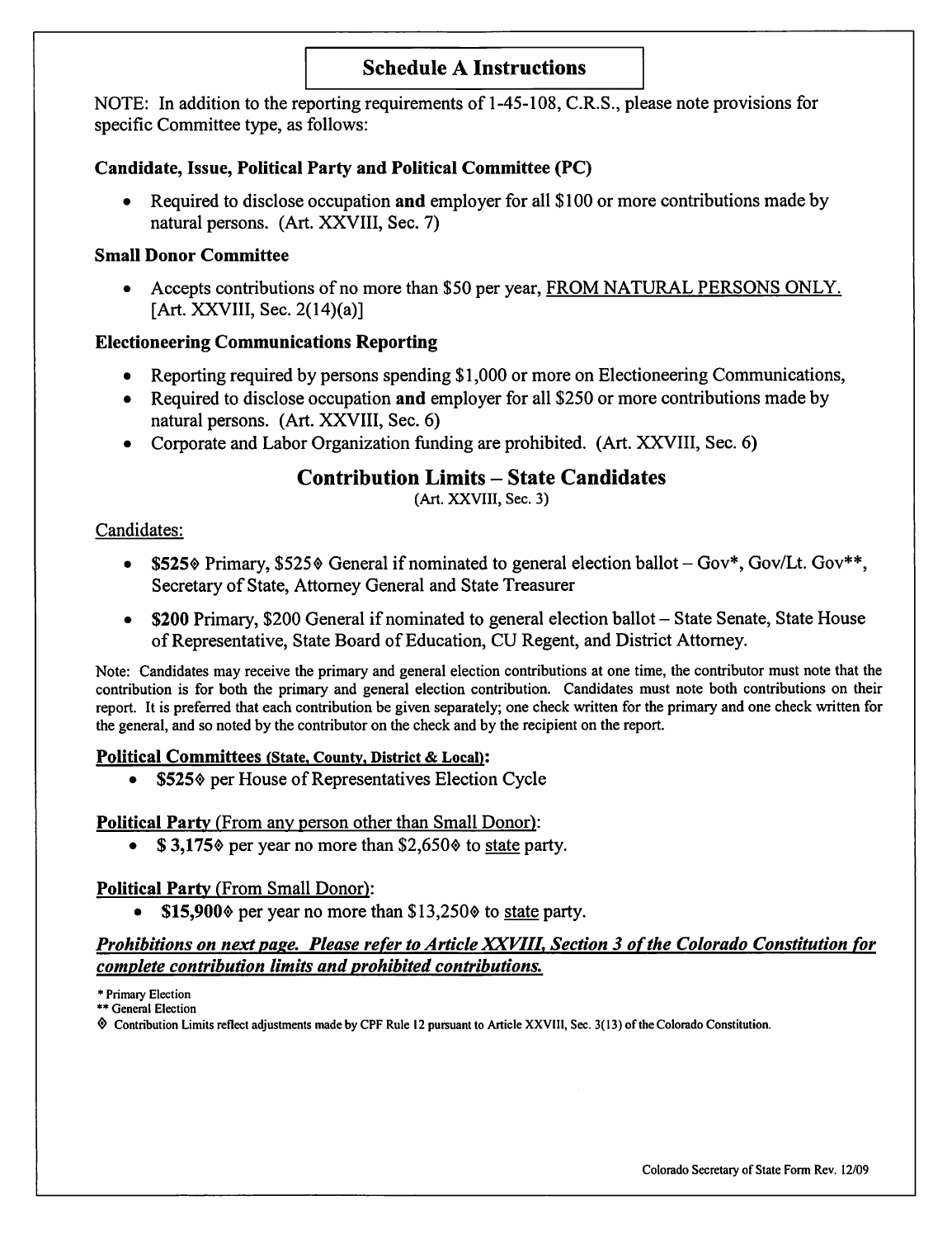# PROHIBITED CONTRIBUTIONS

[Art. XXVIII, Sec.3 & C.R.S. 1-45-105.5]

- No candidate's candidate committee shall accept contributions from, or make contributions to, another candidate committee.
- No person shall act as a conduit for a contribution to a candidate committee.
- It shall be unlawful for a corporation or labor organization to make contributions to a candidate committee or a political party, and to make expenditures expressly advocating the election or defeat of a eandidate; exeept that a corporation or labor organization may establish a politieal eommittee or small donor committee which may accept contributions or dues from employees, officeholders, shareholders, or members.
- No candidate committee, politieal eommittee, small donor eommittee, or political party shall knowingly accept contributions from:
- Any natural person who is not a citizen of the United States;
- A foreign government; or
- any foreign corporation that does not have the authority to transact business in this state pursuant to article 115 of title 7, C.R.S., or any successor section.
- No candidate committee, political committee, small donor committee, issue committee, or political party shall accept a contribution, or make an expenditure, in eurreney or coin exceeding one hundred dollars.
- No person shall make a contribution to a candidate committee, issue committee, political eommittee, small donor committee, or political party with the expeetation that some or all of the amounts of such contribution will be reimbursed by another person. No person shall be reimbursed for a contribution made to any candidate eommittee, issue committee, political committee, small donor eommittee, or politieal party, nor shall any person make such reimbursement except as provided in subsection (8) of this section. [Art. XXVIII, Sec. 3(8)]
- Contributions from professional and volunteer lobbyists to any member of or candidate for the general assembly, or the governor or candidate for governor are prohibited during regular legislative session.
- Political Committees may eontribute to a legislator during session, unless the political committee employs, retains, engages, or uses, with or without compensation, a professional or volunteer lobbyist.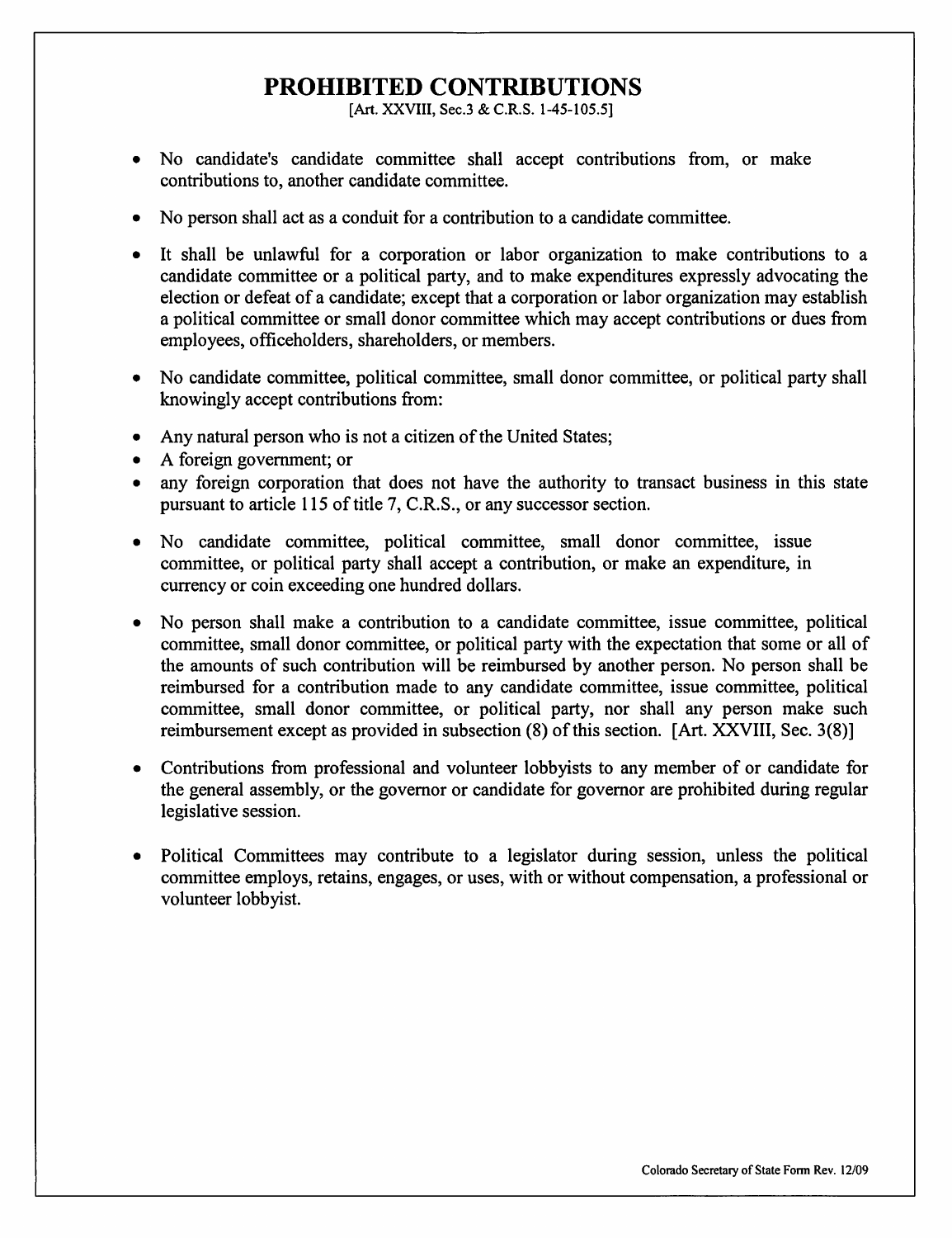#### Schedule A - Itemized Contributions Statement (\$20 or more)  $[C.R.S. 1-45-108(1)(a)]$

# Full Name of Committee/Person: Matt Johnston for Brighton

# WARNING: Please read the instruction page for Schedule "A" before completing!

| PLEASE PRINT/TYPE                                      |                                                                    |
|--------------------------------------------------------|--------------------------------------------------------------------|
| 1. Date Accepted<br>09/21/21                           |                                                                    |
| 2. Contribution Amt.                                   | 5. Address: 9033 E. Easter Place, Suite 112, Centennial, CO, 80112 |
| \$1000                                                 | 6. City/State/Zip: Centennial, CO, 80112                           |
| 3. Aggregate Amt. *<br>\$                              |                                                                    |
| $\Box$ Check box if                                    |                                                                    |
| Electioneering<br>Communication                        |                                                                    |
| 1. Date Accepted<br>09/21/21                           |                                                                    |
| 2. Contribution Amt.                                   | 5. Address:<br>360 S. Garfield Street FL6                          |
| \$500                                                  |                                                                    |
| 3. Aggregate Amt. *<br>\$                              |                                                                    |
| $\Box$ Check box if                                    | 8. Employer (if applicable, mandatory): Graham & Foster LLC        |
| Electioneering<br>Communication                        | 9. Occupation (if applicable, mandatory): Partner                  |
|                                                        |                                                                    |
| 1. Date Accepted<br>10/06/21                           |                                                                    |
| 2. Contribution Amt.                                   |                                                                    |
| \$50                                                   | 6. City/State/Zip: Brighton, CO 80601<br><u> </u>                  |
| 3. Aggregate Amt. *<br>\$                              |                                                                    |
|                                                        |                                                                    |
| $\Box$ Check box if<br>Electioneering<br>Communication | 9. Occupation (if applicable, mandatory): Retired                  |
| 1. Date Accepted<br>9/21/21                            | 4. Name (Last, First): Johnston, Matt                              |
| 2. Contribution Amt.                                   | 5. Address: 4787 Longs Peak Street                                 |
| \$1,494.19                                             |                                                                    |
| 3. Aggregate Amt. *<br>\$                              | 7. Description: Purchase of Yard signs with personal money         |
|                                                        | 8. Employer (if applicable, mandatory): City of Brighton           |
| Check box if<br>Electioneering<br>Communication        | 9. Occupation (if applicable, mandatory): Council Member           |

\* For contribution limits witliin a committee's election cycle or contribution cycle, please refer to the following Colorado Constitutional cites: Candidate Committee Art. XXVIll, Sec. 2(6); Political Party Art. XXVlll, Sec. 3(3); Political Committee Art. XXVIII, Sec 3(5); Small Donor Committee Art. XXVIII, Sec. 2(14).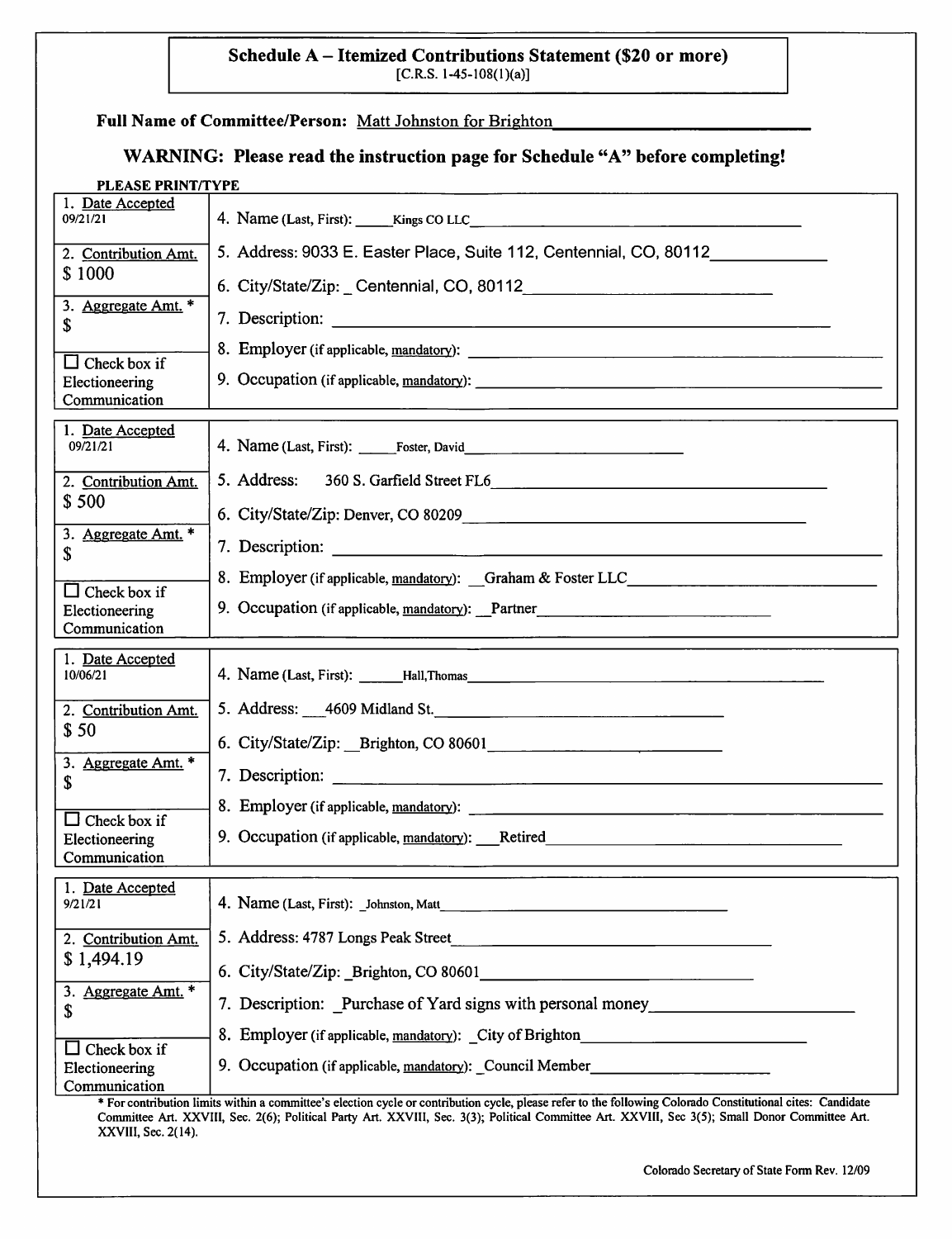# Schedule B – Itemized Expenditures Statement (\$20 or more)<br>[1-45-108(1)(a), C.R.S.]

|                                           | Full Name of Committee/Person: _Matt Johnston for Brighton_                                                                                                                                                                                      |
|-------------------------------------------|--------------------------------------------------------------------------------------------------------------------------------------------------------------------------------------------------------------------------------------------------|
| PLEASE PRINT/TYPE                         |                                                                                                                                                                                                                                                  |
| 1. Date Expended<br>10/04/21              | 4. Name: My Campaign Store                                                                                                                                                                                                                       |
| 2. Amount                                 |                                                                                                                                                                                                                                                  |
| \$250.76<br>3. Recipient is (optional):   |                                                                                                                                                                                                                                                  |
| $\Box$ Committee                          |                                                                                                                                                                                                                                                  |
| X Non-Committee                           | $\Box$ Check box if Electioneering Communication                                                                                                                                                                                                 |
| 1. Date Expended<br>10/06/21              |                                                                                                                                                                                                                                                  |
| 2. Amount                                 |                                                                                                                                                                                                                                                  |
| \$239<br>3. Recipient is (optional):      |                                                                                                                                                                                                                                                  |
| Committee                                 | 7. Purpose of Expenditure: Paid Advertising and a series of Expenditure of Paid Advertising                                                                                                                                                      |
| X Non-Committee                           | $\Box$ Check box if Electioneering Communication                                                                                                                                                                                                 |
| 1. Date Expended<br>9/21/21               | 4. Name: Signs on the Cheap<br>Signs of the Cheap<br>Signs of the Cheap<br>Signs of the Cheap<br>Signs of the Cheap<br>Signs of the Cheap<br>Signs of the Cheap<br>Signs of the Cheap<br>Signs of the Cheap<br>Signs of the Cheap and Signs of t |
| 2. Amount                                 | 5. Address: __11525A Stonehollow Dr., Suite 100 _______                                                                                                                                                                                          |
| \$1,494.19<br>3. Recipient is (optional): |                                                                                                                                                                                                                                                  |
| Committee                                 |                                                                                                                                                                                                                                                  |
| Non-Committee                             | $\Box$ Check box if Electioneering Communication                                                                                                                                                                                                 |
| 1. Date Expended                          |                                                                                                                                                                                                                                                  |
| 2. Amount                                 | 5. Address:<br><u> 1980 - Jan Stein Berlin, Amerikaansk politiker (</u>                                                                                                                                                                          |
| S<br>3. Recipient is (optional):          | 6. City/State/Zip:                                                                                                                                                                                                                               |
| Committee<br>l 1                          | 7. Purpose of Expenditure:                                                                                                                                                                                                                       |
| Non-Committee                             | $\Box$ Check box if Electioneering Communication                                                                                                                                                                                                 |
| 1. Date Expended                          |                                                                                                                                                                                                                                                  |
| 2. Amount                                 |                                                                                                                                                                                                                                                  |
| \$<br>3. Recipient is (optional):         | 6. City/State/Zip:                                                                                                                                                                                                                               |
| Committee                                 | 7. Purpose of Expenditure:                                                                                                                                                                                                                       |
| Non-Committee                             | $\Box$ Check box if Electioneering Communication                                                                                                                                                                                                 |
|                                           |                                                                                                                                                                                                                                                  |

Colorado Secretary of State Fonn Rev. 12/09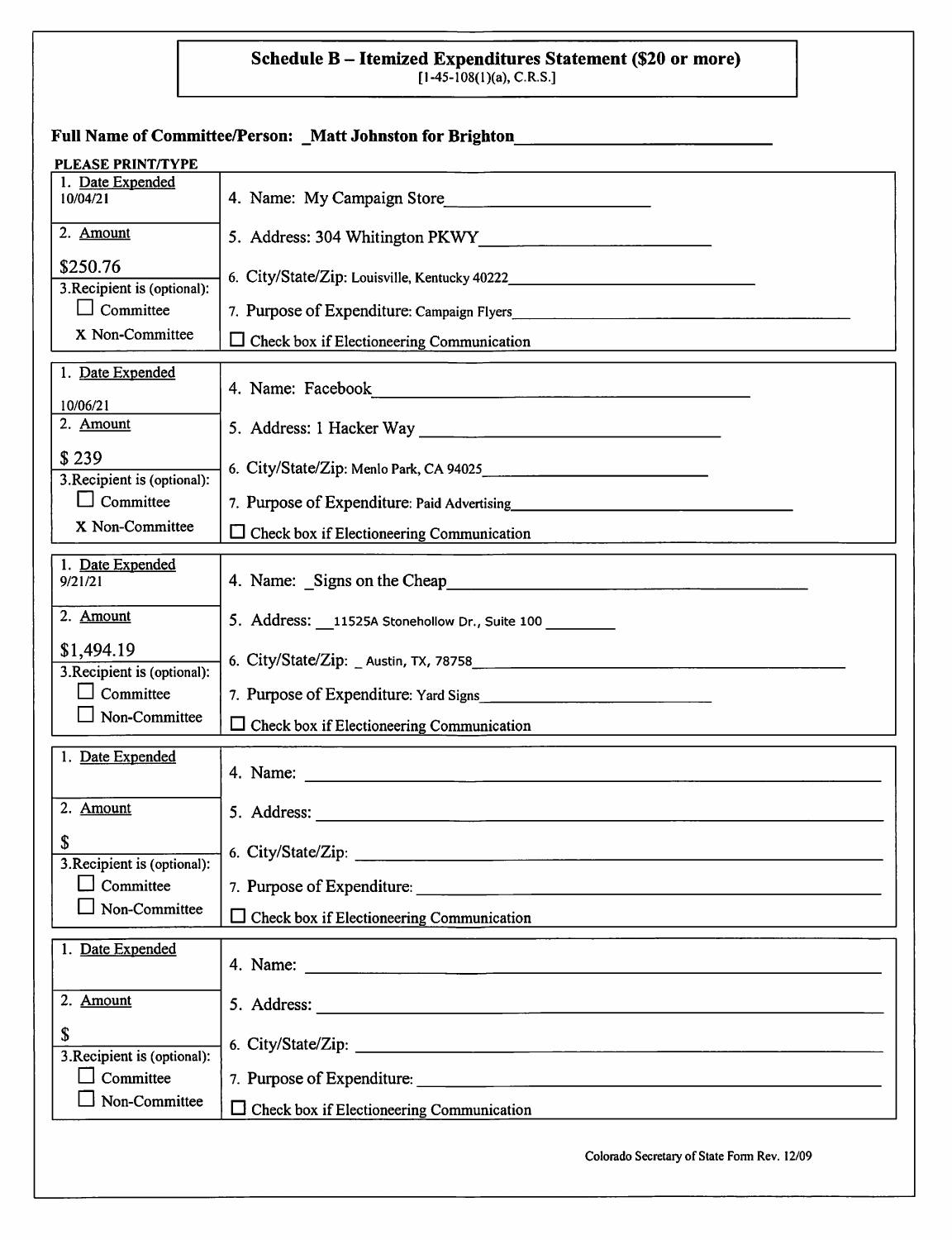#### Schedule C - Loans

Full Name of Committee/Person:

#### LOANS - Loans Owed by the Committee

(Use a separate schedule for each loan. This form is for line item 8 and 16 of the Detailed Summary Report.) [No information copied from such reports shall be sold or used by any person for the purpose of soliciting contributions or for any commercial purpose. [Art. XXVlll, Sec. 9(e)] Notwithstanding any other section of this article to the contrary, a candidate's candidate committee may receive a loan from a financial institution organized under state or federal law if the loan bears the usual and customary interest rate, is made on a basis that assures repayment, is evidenced by a written instrument, and is subject to a due date or amortization schedule [Art. XXVlll, Sec. 3(8)]

#### LOAN SOURCE

| Original Amount of Loan: \$                                                                                         |                                                                                                                        |
|---------------------------------------------------------------------------------------------------------------------|------------------------------------------------------------------------------------------------------------------------|
| Loan Amount Received This Reporting Period: \$                                                                      | Total of All Loans This Reporting<br>Period: $\sqrt[3]{\phantom{a}^2}$<br>(Place on line 8 of Detailed Summary Report) |
| Principal Amount Paid This Reporting Period: \$                                                                     |                                                                                                                        |
| Interest Amount Paid This Reporting Period: \$                                                                      |                                                                                                                        |
| Amount Repaid This Reporting Period: \$<br>(Amount Repaid is sum of Principal & Interest entered on Detail Summary) | Total Repayments Made: \$<br>(Sum of Schedule C pages, Place on line 16 of<br>Detailed Summary)                        |
| Outstanding Balance: \$                                                                                             |                                                                                                                        |
| <b>TERMS OF LOAN:</b>                                                                                               | Due Date for Final Payment<br>Date Loan Received                                                                       |

#### LIST ALL ENDORSERS OR GUARANTORS OE THIS LOAN

| <b>Full Name</b> | Address, City, State, Zip | <b>Amount Guaranteed</b> |
|------------------|---------------------------|--------------------------|
|                  |                           |                          |
|                  |                           |                          |
|                  |                           |                          |
|                  |                           |                          |
|                  |                           |                          |

Colorado Secretaiy of State Form Rev. 12/09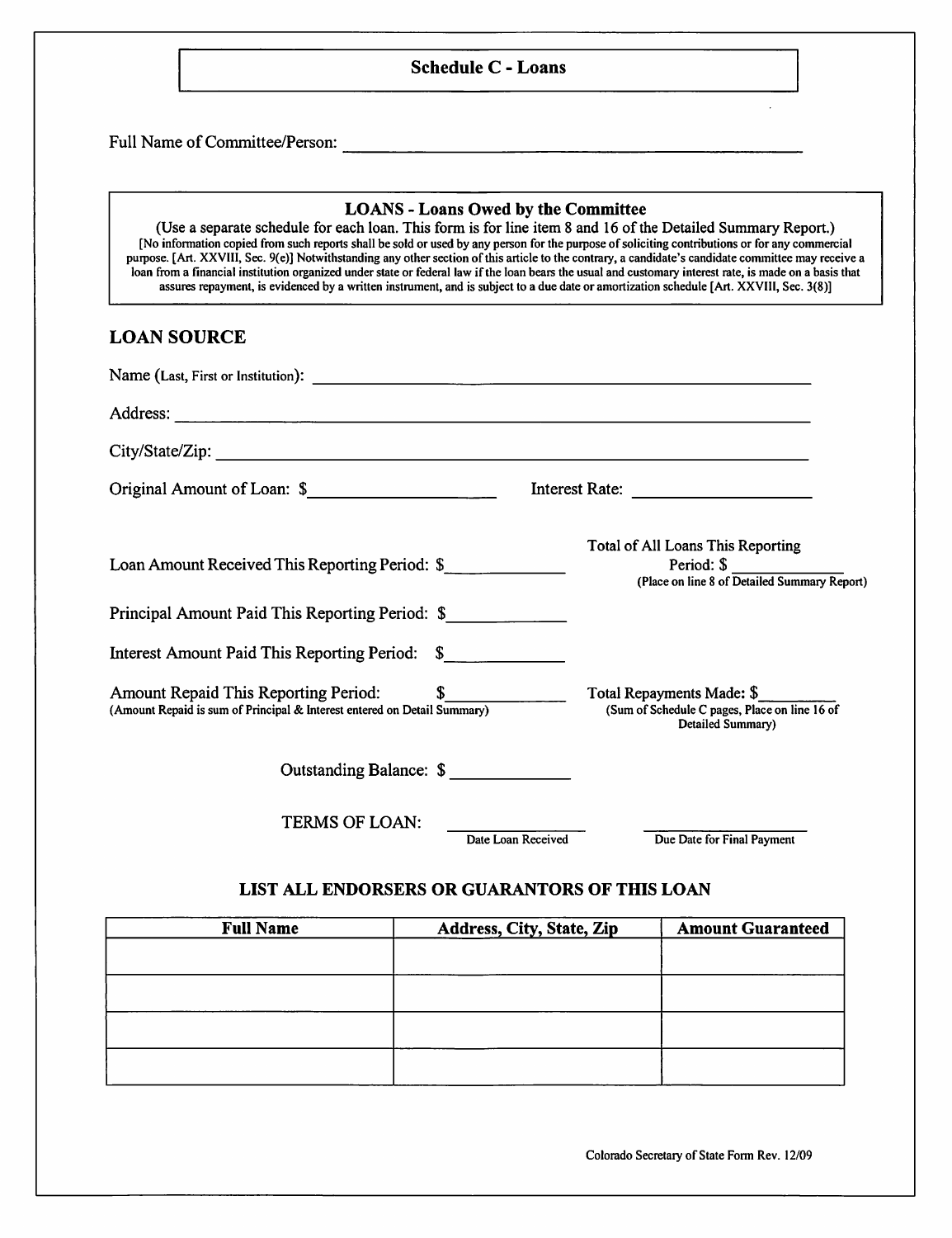#### Schedule D - Returned Contributions & Expenditures

Full Name of Committee/Person:

#### Returned Contributions

(Previously reported on Schedule  $A$  – Contributions accepted and then returned to donors)

#### PLEASE PRINT/TYPE

| 1. Date Accepted |                    |
|------------------|--------------------|
| 2. Date Returned |                    |
| 3. Amount        | 6. City/State/Zip: |
| \$               |                    |
|                  |                    |
| 1. Date Accepted |                    |
| 2. Date Returned |                    |
| 3. Amount        | 6. City/State/Zip: |
| \$               |                    |

#### Returned Expenditures

(Previously reported on Schedule  $B$  – Expenditures returned or refunded to the committee)

# PLEASE PRINT/TYPE 1. Date Expended 4. Name (Last, First): 2. Date Returned 5. Address: 3. Amount 6. City/State/Zip: 7. Comment (Optional): \$ 1. Date Expended 4. Name (Last, First): 2. Date Returned 5. Address: 5. Address: 3. Amount 6. City/State/Zip:  $\int$  7. Comment (Optional):  $\frac{1}{\sqrt{2}}$

Colorado Secretary of State Forni Rev. 12/09